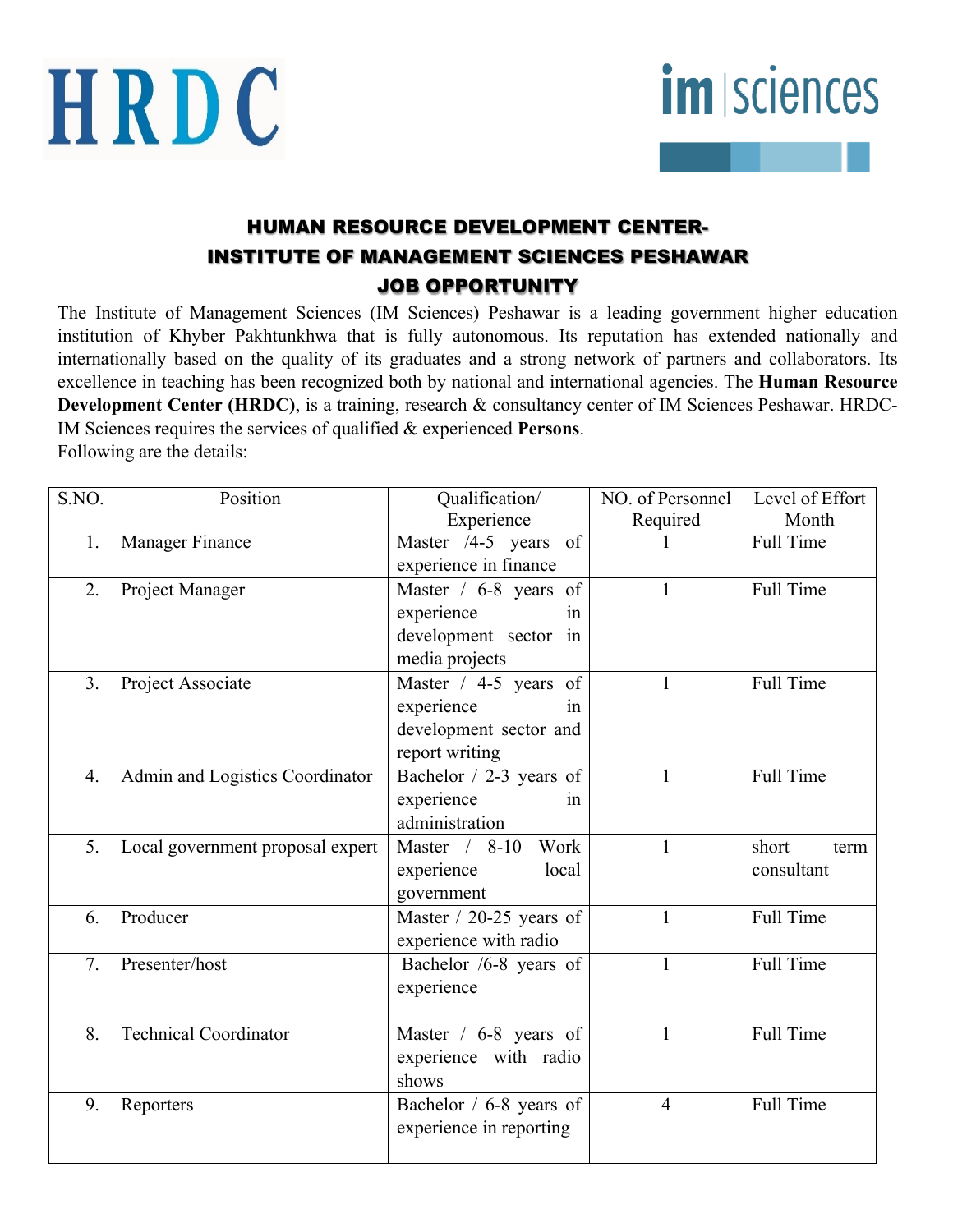| 10.I | Translator                    | Bachelor / 4-5 years of        | <b>Full Time</b>     |
|------|-------------------------------|--------------------------------|----------------------|
|      |                               | experience                     |                      |
| 11.1 | Feedback coordinator          | Bachelor /                     | Full Time            |
|      |                               | 1-2 years expert               |                      |
| 12.1 | <b>PSM Scriptwriter</b>       | Bachelor /<br>$3-4$<br>years   | Short<br>term        |
|      |                               | expert                         | consultant           |
| 13.1 | Editor and recording          | Bachelor /<br>$3 - 4$<br>years | <b>Short</b><br>term |
|      |                               | expert                         | consultant           |
| 14.1 | Designer for Billboard of the | 5-6 years<br>Diploma $/$       | <b>Short</b><br>term |
|      | project                       | expert                         | consultant           |
| 15.1 | <b>Trainer</b>                | Master/4-5 years expert        | <b>Short</b><br>term |
|      |                               |                                | consultant           |
| 16.  | Trainer for case studies      | Master $/$ 5-6 years           | <b>Short</b><br>term |
|      |                               |                                | consultant           |

### **A. Duties and Responsibilities**

The **Manager Finance** is responsible for:

- Provide strategic level guidance on matters related to finance and operations
- Oversee day-to-day financial operations for radio live shows
- Negotiate contracts and agreements with radio stations and external human resource.
- Monitor operating expenses
- Monitor cash flow, accounts, and other financial transactions.
- Maintain proper record of the project relevant financial operations
- Produce financial reports as per GIZ standards

The **Project Manager** is responsible for:

- Plan overall project activities in close coordination with local government department.
- Execute, monitor, and supervise the project activities and deliverables as per the project agreed timelines
- Manage the process of planning, production, and broadcast of live and recorded radio shows, on specific agreed theme
- Manage close liaison and coordination with the project team and finance manager.
- Report all progress and hurdles to Project Director, seeking support where needed
- Conduct weekly meeting of the project staff and share all relevant updates.
- Overall management of the project activities and operations including the
- Budget Management and financial control

The **Project Associate** is responsible for:

- Manage and produce different projects reports with different frequencies such as daily, weekly, monthly, and project final reports.
- Produce quality reports of the project
- Review the radio programs translations and video messages for quality of content.
- Ensure broadcast of PSMs on radio and video messages on social media
- Maintain the weekly data of the shows with folders of pictures and consent forms
- Perform any takes assigned by the project manager
- Monitor the daily work of the project and report to project manager.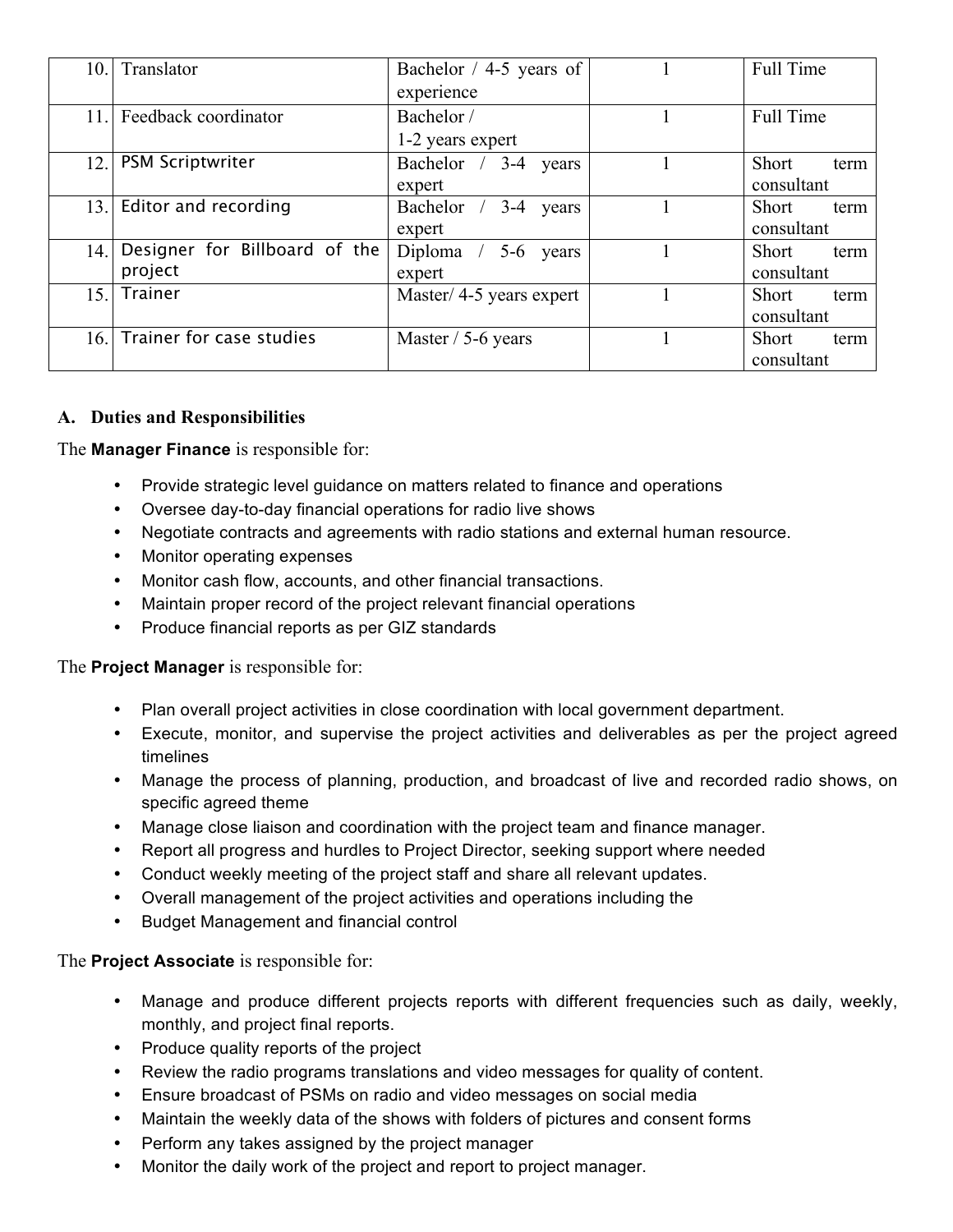• Maintain data and record of the guest in close coordination with the admin

### The **Admin and Logistics Coordinator** is responsible for:

- Support the process of weekly meetings of the project staff and share all relevant updates.
- Coordinate with relevant government department to ensure the participation of guests/speakers from their departments in Merged Areas
- Develop guests/speakers contact list with coordination with project associate
- Contact, invite, confirm guests/speakers for radio lives show from Merged Areas and other districts.
- Provide logistical support to the project and to the radio live shows guests/speakers to ensure their participation in radio live shows.
- Prepare and update project data.
- Provide travel claims and TA/DA to all the participants of radio live shows. Keep records and fill all the forms from participants.
- Provide day-to-day logistics and operational support to the project.

### The **Local government proposal expert** is responsible for:

- Work closely with the project manager to develop short development proposal for local government department.
- Find out the gaps of service delivery from the primary data collected by local reporters.
- Based on the data, identify the potentials of improved development schemes.
- Work closely with local government department for drafting the proposals.

The **Producer** is responsible for:

- Assist and monitor the production of talk show aired four times a week
- Coordinate with reporters in concern of research, topic selection, and assignments
- Managing the close liaison with the government departments.
- Identify the topics for the case studies and assign them to the relevant reporters after thorough research about the topic.
- Research about all the government measures and schemes taking places for the Merged Areas for feature reports, community perception reports and case studies
- Lead the production of the theme song for the project.
- Search and arrange relevant guests for show on daily basis
- Produce content for PSMs and translate the content in English
- Should have a laptop and internet connectivity.
- Work closely with project manager.

### The **Presenter/host** is responsible for:

- Rehearse before the live shows
- Research topics that will come up during the radio show
- Plan the general direction of the show with the producer and program manager
- Meet guests for the radio programme beforehand and discuss the outline the episode
- Introduce topic, relevance, guests, and other features throughout the show
- Ensure the smooth running of the radio live shows
- follow a script, or improvising, and following the rundown as best as possible
- Voiceover for PSMs
- Access to Internet and a laptop is a must.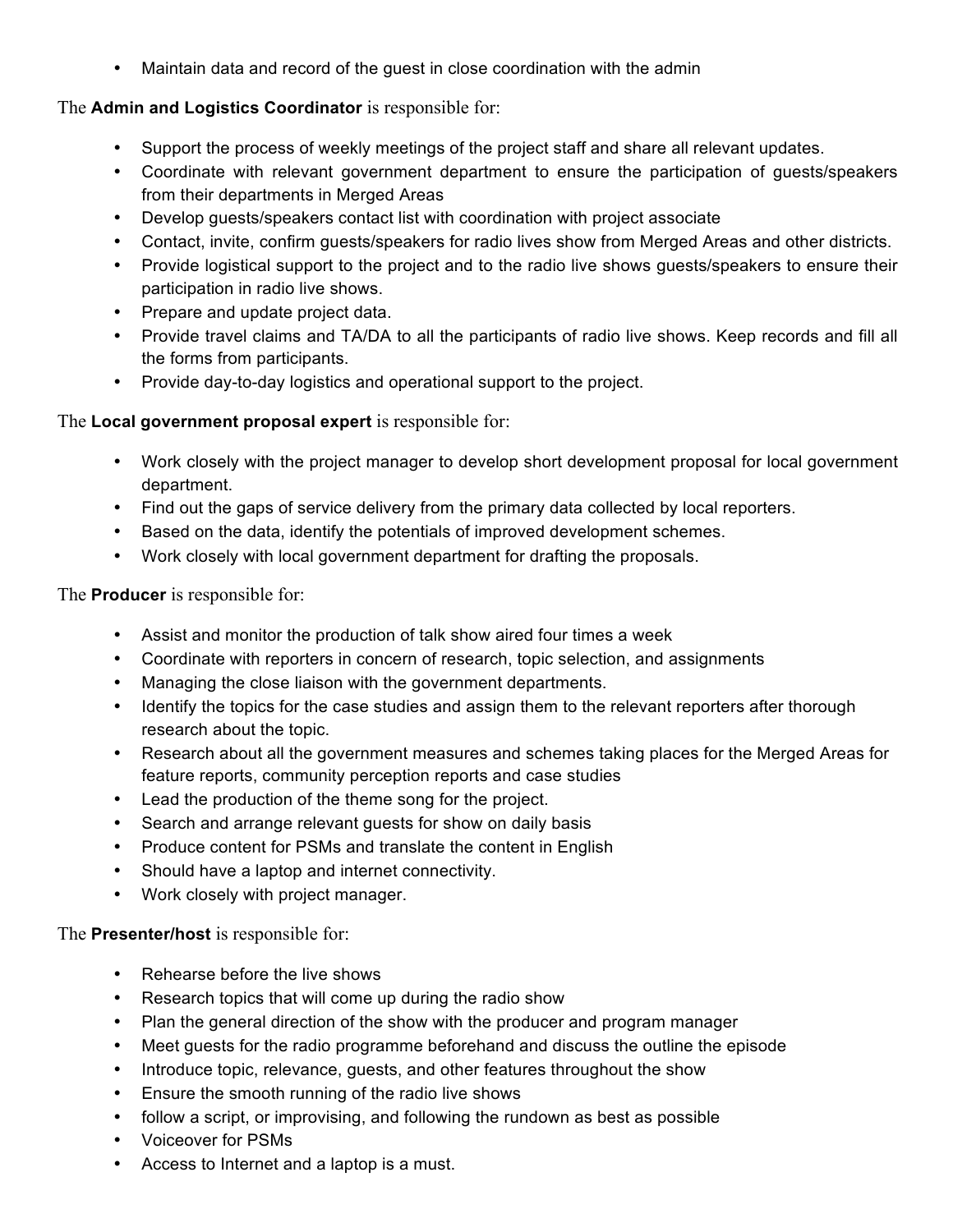The **Technical Coordinator** is responsible for:

- Provide technical support to the project
- Assist in arranging guests and preparing show reports
- Conduct technical tests, including sound checks
- Maintain day to day management of production studio and control room by ensuring the studio is prepared and production needs are addressed and to communicate with radio stations to ensure live streaming and broadcast of the programmes run smoothly.
- Support proper setup and operation of recording equipment, switching, and routing systems, audio mixers, audio monitors, servers, lighting, and other associated equipment for shows
- Provide real-time trouble shooting during show taping/broadcast
- Manage audio recording of the shows.
- Record the video messages from speakers, edit the videos with English sub-titles and produce a 90 second message for promotion on local govt website and its Facebook page
- Coordinate with local government department technical team to get access to website of department.
- As a freelance, the technical coordinators should have audio and video recording, editing and mixing equipment.
- Production of PSMs process.

The **Reporters** is responsible for:

- Coordinate with the producer and program manager for assignments
- Determine stories, production sequences, and recoding requirements
- Conduct the production for the report package, including scripting, recording, and editing
- Send finalized report package to the producer for inclusion in the show.
- As a freelance, the reporters should have audio recording editing and mixing equipment.
- Internet connectivity is a must.
- Do thorough field research for preparing the community perception reports and case studies.
- Meet regularly with the government partners in the merged districts for developing the feature reports on government measures.
- Meet with the community members for community perception reports.
- Do a field survey and collect relevant data about feature reports and case studies.
- Research and produce detailed case studies
- Travel to adjacent merged districts and subdivisions to collect relevant data for field reports.

#### The **Translator** is responsible for:

- Translate the contents/interview narrations etc. into required languages.
- As a freelance, the translator should have his own laptop and internet connectivity.

#### The **Feedback coordinator** is responsible for:

- To manage the live calls during the radio shows.
- To record the details of the callers.
- To maintain the call record
- To manage the WhatsApp number for the feedback
- To maintain the call record on weekly basis
- Work closely with the project manager.
- To maintain call record from all 4 radio stations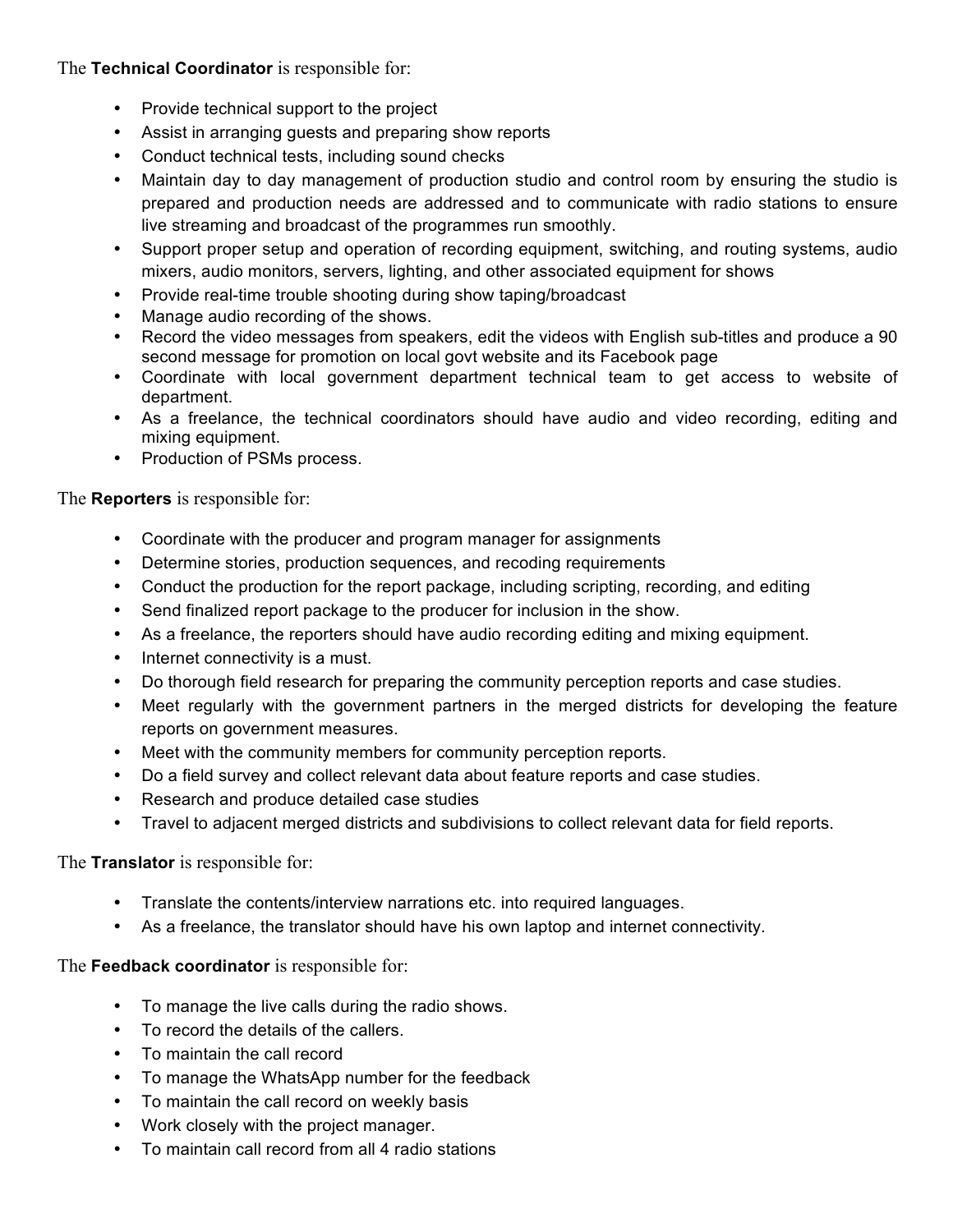# The **PSM Scriptwriter** is responsible for:

- To produce the public service message
- To produce public service messages in poetical form
- To produce public service messages in dialogue form
- To produce public service messages for the government of Khyber Pakhtunkhwa

## The **Editor and recording** is responsible for:

- To edit the audios and sound mixing
- To have the necessary equipment required for the recording and editing the short audios
- To create background music in the audios.

# The **Designer for Billboard of the project** is responsible for:

- To design the billboard based on the theme of the project.
- To use the latest software for designing and illustration.

Trainer is responsible for:

- To train the staff about the project induction and orientation
- To orient the staff about their roles and responsibilities including the JDs.
- The conduct the conflict management session with the staff during the training.

Trainer for the case studies recording and reporting

- To train the reporters about reporting the case studies.
- To train the reporting about recording the case studies in the given time limit
- To orient the reporters about data collection and data validation for the case studies.
- To build the capacity of the reporters about the methodologies applied for qualitative data collection.
- To orient the reporters about the unbiased reporting for the case studies.

**NOTE:** All the interested candidates shall fulfill the minimum qualification criteria mentioned above. All the interested candidates shall send the following;

- i. **Job Application Form** (download it from IM Sciences website: www.imsciences.edu.pk)
- ii. **An Updated Resume**
- iii. **Attested Photocopies of Education Documents and Experience Certificates**
- iv. **03 Passport Size Attested Photographs** (white or blue background)
- v. **Attested Photocopies of CNIC**

Last date for documents submission: **December 28, 2021, between 09:00.am to 04: 00.pm on below address in HRDC.** No queries / documents shall be entertained / accepted after the last date of submission.

# **NO TA/DA will be paid.**

**Address:** Human Resource Development Centre (HRDC) - IM Sciences, 1-A, Sector E/5, Phase 7, Hayatabad, Peshawar. Phone: 091-9217332, 5861024-25 Ext: 218.

Only shortlisted candidates will be called for Interview.